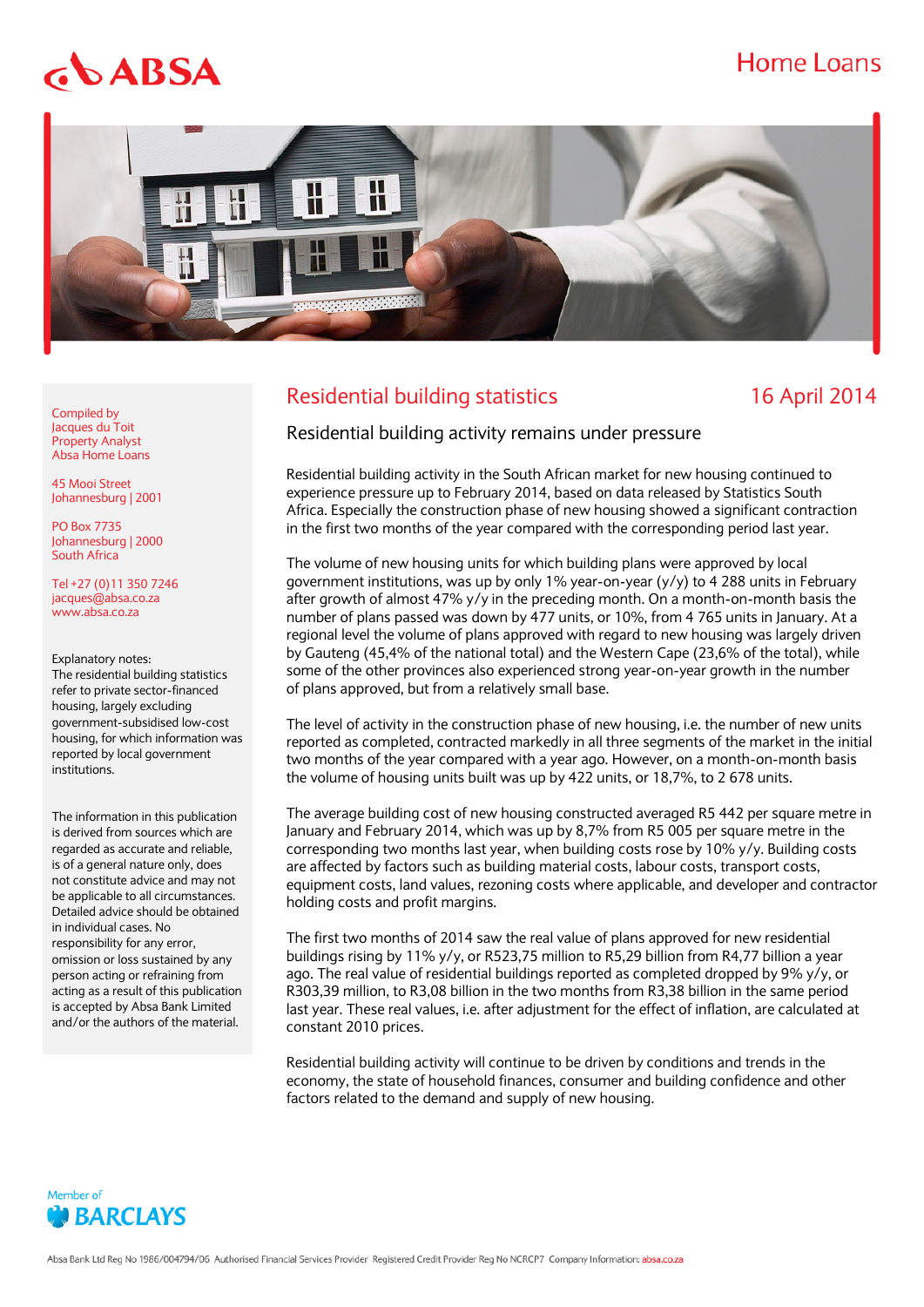| <b>Residential building activity (January - February)</b> |              |         |                   |                |                    |                     |              |                   |            |                |                    |            |
|-----------------------------------------------------------|--------------|---------|-------------------|----------------|--------------------|---------------------|--------------|-------------------|------------|----------------|--------------------|------------|
| Category                                                  |              |         |                   | Plans approved |                    | Buildings completed |              |                   |            |                |                    |            |
| of                                                        | <b>Units</b> |         | <b>Units 2014</b> | m <sup>2</sup> | Building area 2014 |                     | <b>Units</b> | <b>Units 2014</b> |            | m <sup>2</sup> | Building area 2014 |            |
| housing                                                   | 2013         | Number  | $% \Delta$        | 2013           | m <sup>2</sup>     | $% \triangle$       | 2013         | <b>Number</b>     | $% \Delta$ | 2013           | m <sup>2</sup>     | $% \Delta$ |
| Houses of $<80$ m <sup>2</sup>                            | 2 5 3 4      | 3689    | 45.6              | 137 941        | 190 686            | 38.2                | 2 500        | 2080              | $-16.8$    | 120 722        | 100 905            | $-16.4$    |
| Houses of >80m <sup>2</sup>                               | 2674         | 2 7 0 2 | 1.0               | 618762         | 696 740            | 12.6                | 808          | 652               | $-8.6$     | 417 598        | 414 573            | $-0.7$     |
| Flats and tow nhouses                                     | 2 2 8 8      | 2662    | 16.3              | 230 298        | 239 876            | 4.2                 | 2 1 2 6      | 202               | $-43.5$    | 188738         | 134 654            | $-28.7$    |
| Total                                                     | 7496         | 9 0 5 3 | 20.8              | 987 001        | 127 302            | 14.2                | 6434         | 4 9 34            | $-23.3$    | 727 058        | 650 132            | $-10.6$    |

Source: Stats SA

# **Residential building activity by province<sup>1</sup>**

| Building plans approved |                           |                    |           |        |           |        |            |           |         |            |            |           |
|-------------------------|---------------------------|--------------------|-----------|--------|-----------|--------|------------|-----------|---------|------------|------------|-----------|
|                         | Period                    | Variable           | <b>WC</b> | EC     | <b>NC</b> | FS     | <b>KZN</b> | <b>NW</b> | GAU     | <b>MPU</b> | <b>LIM</b> | <b>SA</b> |
| Total new               | Jan-Feb 13 Number         |                    | 548       | 176    | 50        | 223    | 300        | 876       | 3630    | 463        | 230        | 7496      |
| houses,                 | <b>January -</b>          | Number             | 2 1 4 1   | 232    | 161       | 486    | 525        | 483       | 4 1 1 1 | 630        | 284        | 9 0 5 3   |
| flats and               | February                  | % change           | 38.3      | 31.8   | 222.0     | 117.9  | 75.0       | $-44.9$   | 13.3    | 36.1       | 23.5       | 20.8      |
| townhouses              | 2014                      | % of SA            | 23.6      | 2.6    | 1.8       | 5.4    | 5.8        | 5.3       | 45.4    | 7.0        | 3.1        | 100.0     |
| Alterations             | Jan-Feb 13 m <sup>2</sup> |                    | 117 709   | 37 498 | 6 2 6 8   | 18 472 | 47 657     | 26 690    | 160 602 | 27 677     | 12 169     | 454 742   |
| and additions           | January -                 | $\mathsf{Im}^2$    | 113 862   | 37 622 | 9 2 9 0   | 27 449 | 52 430     | 28 442    | 160 281 | 32 833     | 15 966     | 478 175   |
| to existing             | February                  | $\sqrt{\%}$ change | $-3.3$    | 0.3    | 48.2      | 48.6   | 10.0       | 6.6       | $-0.2$  | 18.6       | 31.2       | 5.2       |
| houses                  | 2014                      | % of SA            | 23.8      | 7.9    | 1.9       | 5.7    | 11.0       | 5.9       | 33.5    | 6.9        | 3.3        | 100.0     |

| <b>Buildings completed</b> |                            |                      |           |         |           |           |            |           |            |            |         |           |
|----------------------------|----------------------------|----------------------|-----------|---------|-----------|-----------|------------|-----------|------------|------------|---------|-----------|
|                            | Period                     | Variable             | <b>WC</b> | EC      | <b>NC</b> | <b>FS</b> | <b>KZN</b> | <b>NW</b> | <b>GAU</b> | <b>MPU</b> | LIM     | <b>SA</b> |
| Total new                  | Jan-Feb 13                 | <b>Number</b>        | 691       | 624     | 13        | 205       | 604        | 285       | 2 5 9 7    | 306        | 109     | 6 4 3 4   |
| houses,                    | January -                  | Number               | 510       | 133     | 13        | 105       | 217        | 548       | 1 974      | 309        | 125     | 4 9 34    |
| flats and                  | February                   | $\frac{1}{6}$ change | $-10.7$   | $-78.7$ | 0.0       | $-48.8$   | $-64.1$    | 92.3      | $-24.0$    | 1.0        | 14.7    | $-23.3$   |
| townhouses                 | 2014                       | % of SA              | 30.6      | 2.7     | 0.3       | 2.1       | 4.4        | 11.1      | 40.0       | 6.3        | 2.5     | 100.0     |
| Alterations                | Jan-Feb 13 Im <sup>2</sup> |                      | 151 902   | 24 3 38 | 2656      | 5 2 6 7   | 25 530     | 4 3 6 6   | 66 867     | 11 234     | 1 0 5 1 | 293 211   |
| and additions              | January -                  | $\mathsf{Im}^2$      | 101 277   | 19 047  | 3715      | 1476      | 23 637     | 5 6 3 2   | 54 348     | 17831      | 1 604   | 228 567   |
| to existing                | February                   | % change             | $-33.3$   | $-21.7$ | 39.9      | $-72.0$   | $-7.4$     | 29.0      | $-18.7$    | 58.7       | 52.6    | $-22.0$   |
| houses                     | 2014                       | % of SA              | 44.3      | 8.3     | 1.6       | 0.6       | 10.3       | 2.5       | 23.8       | 7.8        | 0.7     | 100.0     |

<sup>1</sup>Private-sector financed

Source: Stats SA

### **Residential building activity**



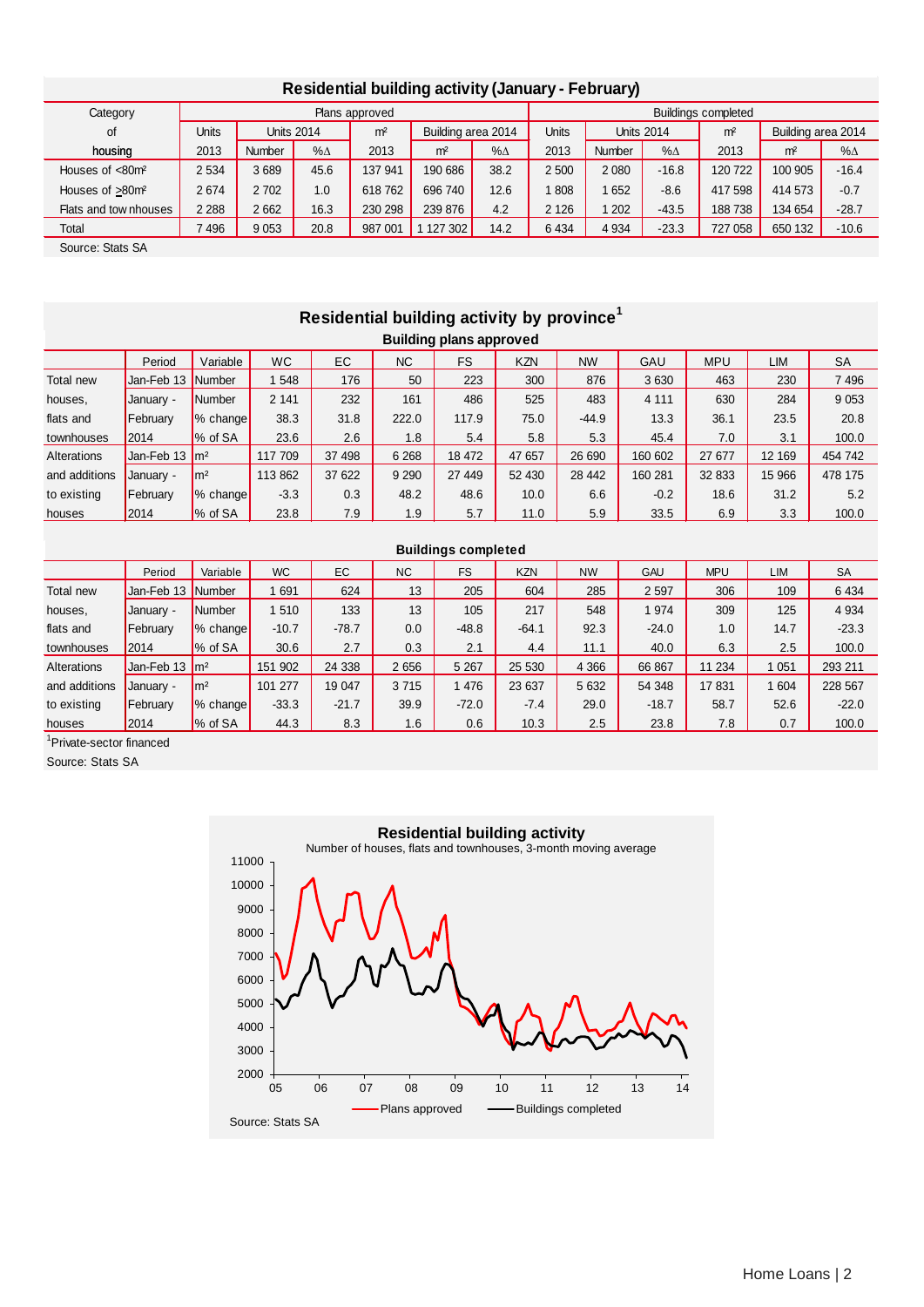